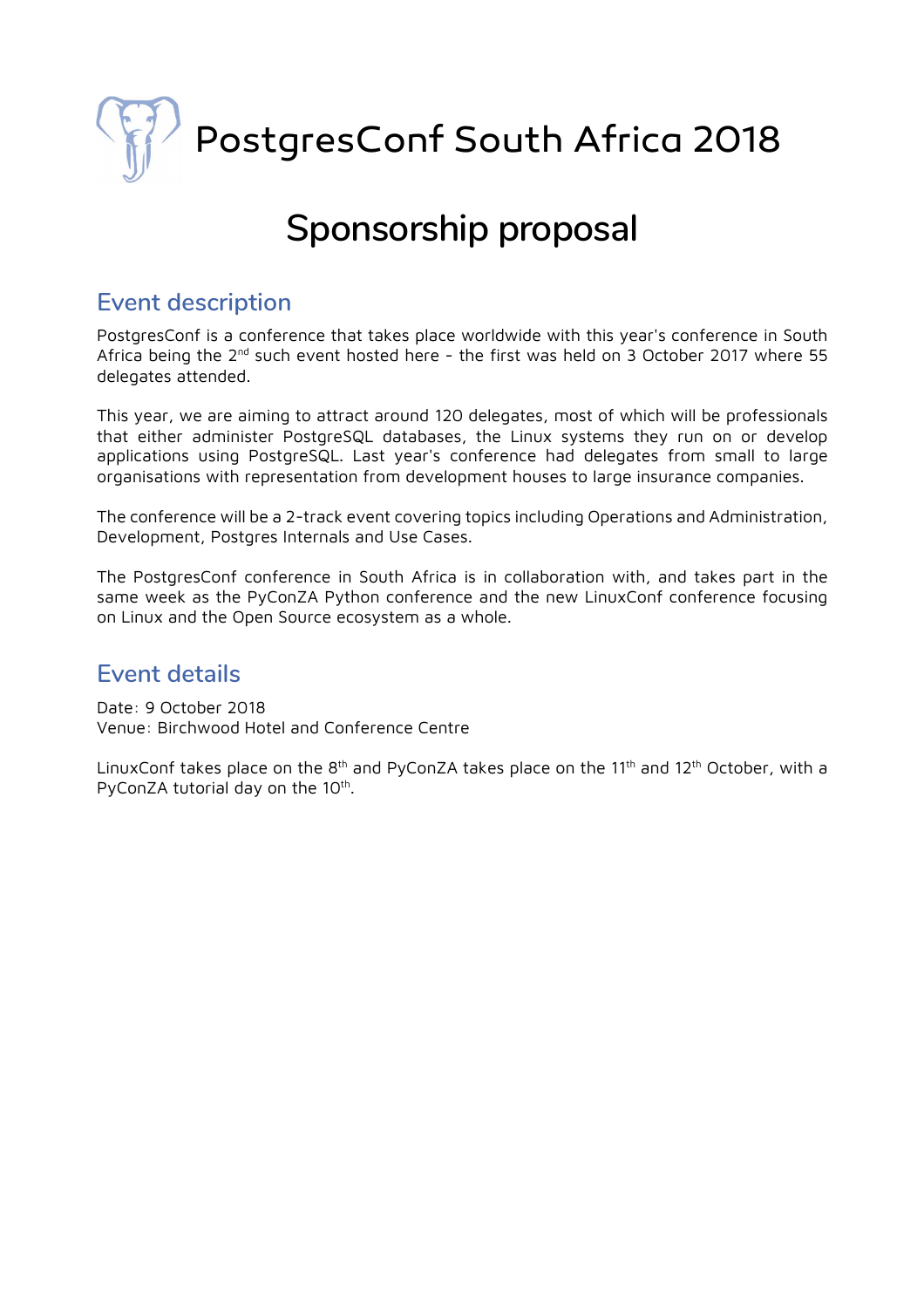## **Sponsorship packages**

### **Standard sponsor packages**

There are 4 standard sponsor package categories available this year.

#### **Platinum**

#### Total number available: 2 Package includes:

- Larger logo on website and promotional material
- Logo & sponsorship acknowledgement in keynote
- Logo on delegate lanyard
- $\bullet$  9m<sup>2</sup> exhibition space including table and chairs
- One pull-up banners at the welcome table, one pull-up banner in the main conference room and one pull-up banner in tea/lunch area
- Option to include up to 3x sponsor-provided brochures/promotional item in delegate bag
- 45 mins speaker slot (subject to content approval) by single presenter only
- 6 free conference tickets
- 2 marketing passes (no access to conference sessions)

Cost: R 30,000 / \$ 2,700

**Gold** 

#### Total number available: 4

Package includes:

- Large logo on website and promotional material
- Logo & sponsorship acknowledgement in keynote
- $\bullet$  3m<sup>2</sup> exhibition space including table and chairs
- One pull-up banner in the main conference room and one pull-up banner in tea/lunch area
- Option to include up to 2x sponsor-provided brochures/promotional item in delegate bag
- 45 mins speaker slot (subject to content approval) by single presenter only
- 4 free conference tickets
- 2 marketing passes (no access to conference sessions)

Cost: R 20,000 / \$ 1,800

#### **Silver**

#### Total number available: 8

Package includes:

- Mid-sized logo on website and promotional material
- Logo & sponsorship acknowledgement in keynote
- One pull-up banner in tea/lunch area
- Option to include up a sponsor-provided brochures/promotional item in delegate bag
- 2 free conference tickets

Cost: R 10,000 / \$ 900